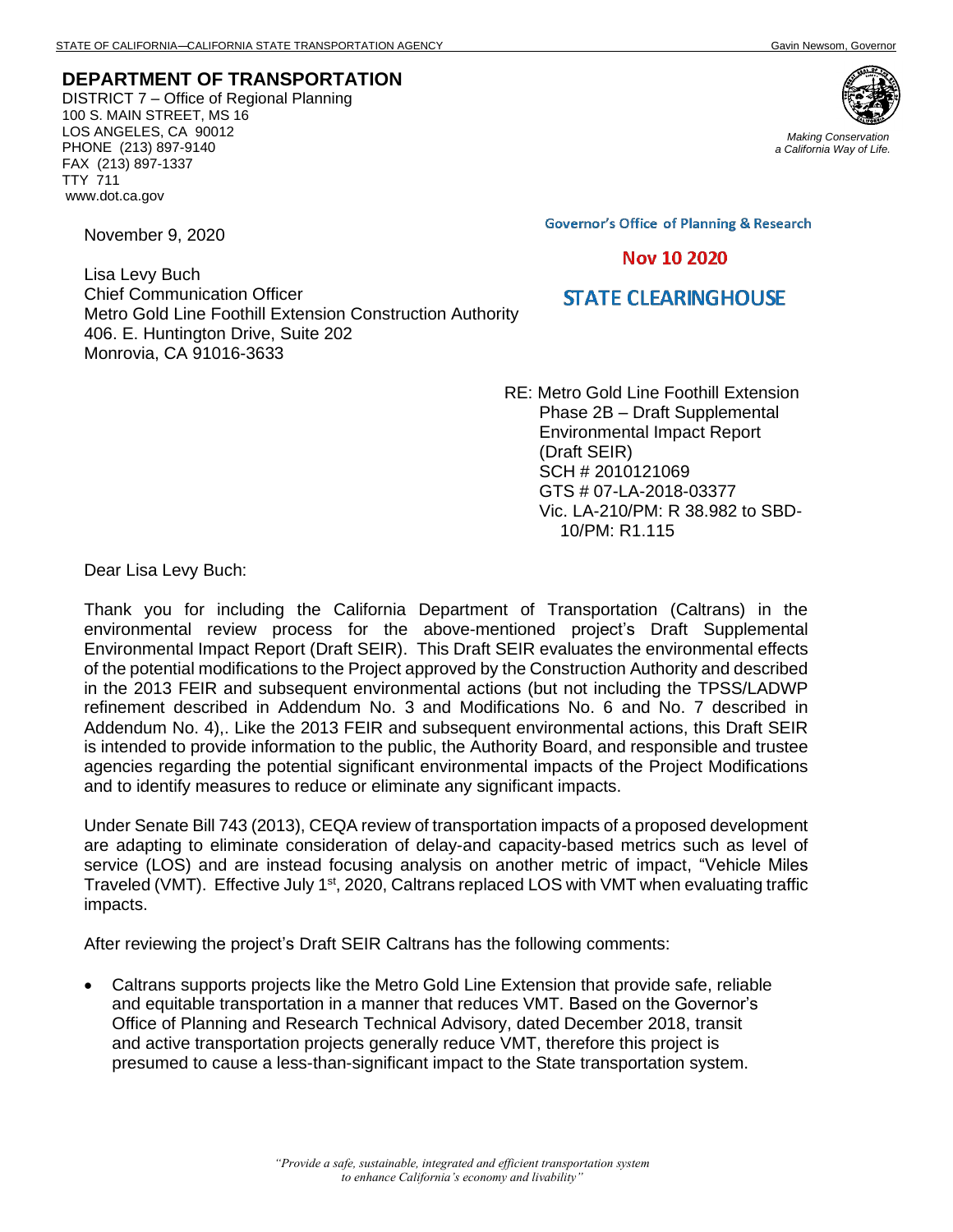Lisa Levy Buch November 9, 2020 Page 2 of 3

- The mission of Caltrans is to provide a safe, sustainable, integrated and efficient transportation system to enhance California's economy and livability. Therefore, Caltrans encourages the Lead Agency to integrate transportation and land use in a way that reduces VMT and Greenhouse Gas (GHG) emissions, as well as facilitates a high level of non-motorized travel and transit use. We encourage the Lead Agency to evaluate the potential of Transportation Demand Management (TDM) strategies and Intelligent Transportation System (ITS) applications to meet these goals. For examples of TDM options, please refer to:
	- $\circ$  The 2010 Quantifying Greenhouse Gas Mitigation Measures report by the California Air Pollution Control Officers Association (CAPCOA), available at http://www.capcoa.org/wp-content/uploads/2010/11/CAPCOA-Quantification-Report-9-14-Final.pdf, or
	- o Integrating Demand Management into the Transportation Planning Process: A Desk Reference (Chapter 8) by the Federal Highway Administration (FHWA), available at https://ops.fhwa.dot.gov/publications/fhwahop12035/index.htm.
- Please consider scheduling the construction working hours during off peak hours to the maximum extent possible. This may minimize congestion and provide higher levels of safety to the pedestrians and vehicular traffic on the streets and freeway.

Further information included for your consideration:

Please consider integrating transportation and land use in a way that reduces VMT and Greenhouse Gas (GHG) emissions by facilitating the provision of more proximate goods and services to shorten trip lengths and achieve a high level of non-motorized travel and transit use.

Caltrans seeks to promote safe, accessible multimodal transportation. Methods to reduce pedestrian and bicyclist exposure to vehicles improves safety by lessening the time that the user is in the likely path of a motor vehicle. Caltrans recommends the project consider the use of methods such as, but not limited to, the construction of physically separated facilities such as sidewalks, raised medians, refuge islands, and off-road paths and trails, or a reduction in crossing distances through roadway narrowing.

Additionally, pedestrian and bicyclist warning signage, flashing beacons, crosswalks, signage and striping can be used to indicate to motorists that they should expect to see and yield to pedestrians and bicyclists. Visual indication from signage can be reinforced by road design features such as lane widths, landscaping, street furniture, and other design elements.

Also, storm water run-off is a sensitive issue for Los Angeles County. Please be mindful that projects should be designed to discharge clean run-off water. Discharge of storm water run-off is not permitted onto State Highway facilities without a storm water management plan.

As a reminder, any transportation of heavy construction equipment and/or materials which requires use of oversized-transport vehicles on State highways will need a Caltrans transportation permit. We recommend large size truck trips be limited to off-peak commute periods